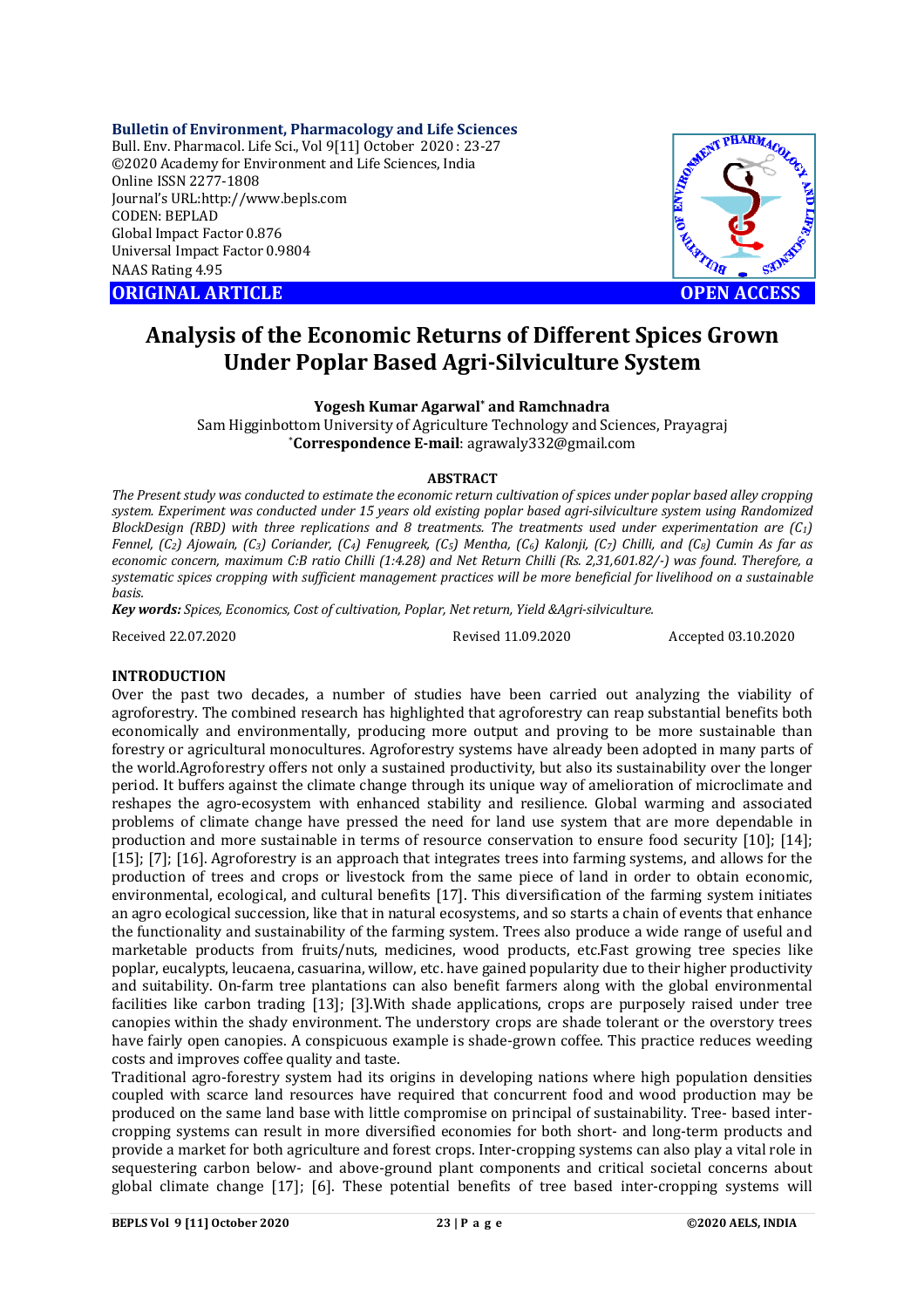#### **Agarwal and Ramchnadra**

minimize competitive interactions between non-woody (annual agricultural crop) and woody (tree) components while exploiting beneficial interactions between these components. These interactions will provide a scientific basis for both improvement and adoption of tree- based inter-cropping systems.The aim of agroforestry oriented around sustainability in terms of economics, environmental and resource conservation and social issues like food security, health and safety [13]. The current interest in agroforestry in India has transformed the land-use system in terms of economic sustainability. Agroforestry helps in improving the economy of the farmers, besides taking care of the natural resources (soil, water and air). All component in agroforestry system depends on the same reserve of growth resources such as light, water and nutrients and hence there will be influence of one component of a system on the performance of the other components as well as of the system as a whole [4]. Agroforestry provides a way to remove the unsuitable land from crop production over extended period as the trees mature. It also provides social benefits by functioning as a protective system that ensures resource conservation, though, some of these are not directly measurable [11].

Spices are integral part of human daily life, especially in Indian society; in tradition, food, aroma, health and economy and every positive development in spices improves the quality of life world over. India is the largest producer of spices with an annual production of 6.1 million MT during 2014-15 from an area of 3.3 million hectares. Black pepper, ginger, turmeric, cardamom and tree spices such as nutmeg, cinnamon, garcinia and tamarind are the tropical spices of importance in Indian context. Coriander, cumin, fennel and fenugreek are important seed spices and mint is an herbal spice of importance. Garcinia, black cumin, Ajowain, saffron, mint, oregano, lavender, star anise are considered as future crops among the spices. India has been a traditional producer, consumer and exporter of spices in the world and almost all states in the country produce one or the other spices. After a domestic consumption of more than 70% of the spices produced, India still remains as the largest exporter of spices in all its forms; raw, ground and processed and as active ingredient isolates. India contributes 48% of the total world trade in quantity and 43% of the value. The spices constitute an important group of agricultural commodities and play a significant role in our national economy. The seed spices possess industrial importance and are used in cosmetics, perfumery and pharmaceutical preparations. Spices are mainly used as stomachic and good source of vitamins, minerals, amino acids and alkaloids. A major cause of dietary deficiency and food insecurity is the decreasing diversity of diets which results in increasing incidence of diseases, poor health and reduction in life span. However, there is a growing awareness by the public to use spices to control disease. Spices also have a prominent place in ensuring rural development, self-sufficiency, food security and ultimately human development. The export of seed spices annually is to the tune of about 83550 tons against requirement of 1, 55, 000 tons in the world market. The export can be increased if in addition to major seed spices crops (coriander, fennel, cumin, and fenugreek) the minor seed spices crops (Ajowain, dill, celery, nigella, anise) are also given importance [8].

### **MATEREAL AND METHODS**

Present investigation is carried out for analyzing the economic return of different spices crop under poplar based Agri-silviculture system in Prayagraj district Uttar Pradesh. Research conducted at Forest research Nursery of College of Forestry, SHUATS, during Rabi season. Experimental area (Fig 1) is situated at an elevation of 78 meters above mean sea level at 28.87<sup>o</sup>N latitude and 81.15<sup>o</sup>E Longitude and has tropical to sub-tropical climate with extremes of summer and winter. During the winter months especially December and January, temperature drops down to as low as  $5^{\circ}$ C while in the summer temperature reaches above 45oC, hot scorching winds are a regular feature during the summer whereas there may be an occasional spell of frost during the winter. The annual rainfall is 1100mm mostly during July to September, with a few occasional showers during the winter months. Eight different spices crops viz. Fennel,Ajowain, Coriander, Fenugreek, Mentha, Kalonji, Chilli and Cumin were selected as study material because of their medicinal and commercial value.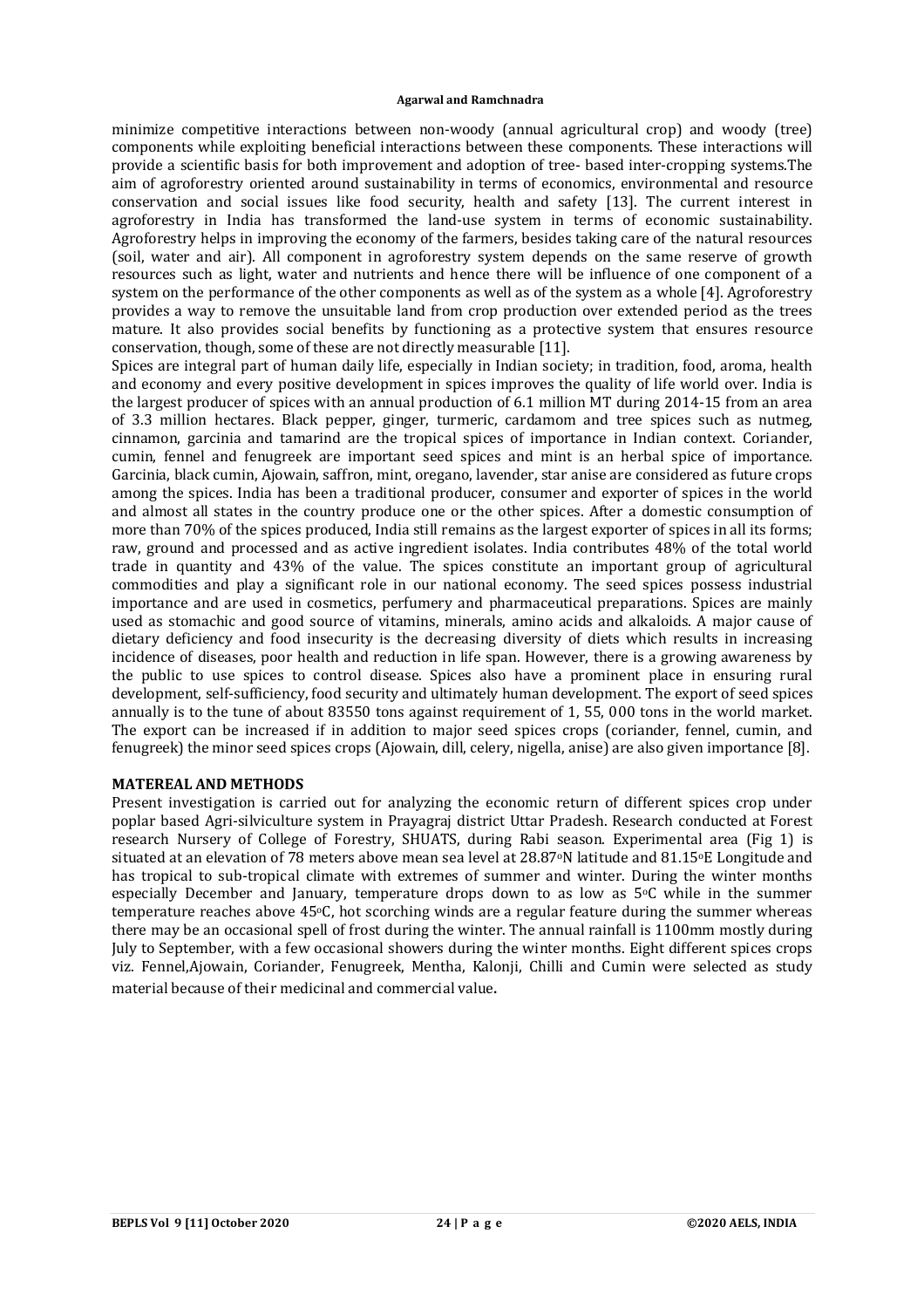#### **Agarwal and Ramchnadra**



Fig1: Location map of the research site

## **RESULTS AND DISCUSSION**

The economics regarding the cultivation of the crop calculated separately for different treatment on perhectare basis. The fixed cost of cultivation of crops, fertilizers used in different treatments, cost of seeds, cost of oil extraction, etc. were calculated separately for determine the economics of cultivation. The revenue generated from seed yield of different spices was also calculated for determine the cost of cultivation under poplar.The financial return of different treatment and cost benefit ratio was calculated and is showed intables, 1 and 2 respectively and discussed in the light of the findings reported by the earlier researchers.

## **Cost of cultivation (Rs.ha-1)**

It was recorded that the highest cost of cultivation was noticed in Kalonji with Rs.55,410.43/- and Cumin 55,410.43/- followed by Mentha with 54,389.37/- and lowest cost of cultivation is noticed in Fenugreek with Rs.51,622.67.

|           |                     | z                    |                 |                 | ັ<br>٣               |                 |                | ≂              |        |                       |                                                                    |                                        |                       |                       |
|-----------|---------------------|----------------------|-----------------|-----------------|----------------------|-----------------|----------------|----------------|--------|-----------------------|--------------------------------------------------------------------|----------------------------------------|-----------------------|-----------------------|
| Treatment | Qty.                | Rate                 | Amt.            | Qty.            | Rate                 | Amt.            | Qty            | Rate           | Amt.   | Total var. cost<br>ਭ  | Interest (Rs.) on var. cost<br>for 4 months $\varnothing$<br>11.2% | $\mathrm{Cost}\left(\mathrm{A}\right)$ | Total cost (C)        | $\mathbb{C}^{*2}$     |
|           | kg ha <sup>-1</sup> | $Rs \text{ kg}^{-1}$ | $\mathbf{Rs}$ . | $kg$ ha $^{-1}$ | $Rs \text{ kg}^{-1}$ | $\mathbf{R}$ s. | kg ha-1        | $Rs$ $kg^{-1}$ | Rs.    | $Rs$ ha <sup>-1</sup> |                                                                    | $Rs$ ha <sup>-1</sup>                  | $Rs$ ha <sup>-1</sup> | $Rs$ ha <sup>-1</sup> |
| Fennel    | $\approx$           | 13.05                | 391.5           | $\mathbf{e}$    | 22.5                 | 1350            | $\approx$      | 10.33          | 309.90 | 2051.40               | 919.03                                                             | 44950                                  | 47,920.43             | 52,712.47             |
| Ajowain   | $\overline{6}$      | 13.05                | 783             | $\approx$       | 22.5                 | 675             | $\overline{0}$ | 10.33          | 103.30 | 1561.30               | 699.46                                                             | 44950                                  | 47,210.76             | 51,931.84             |

| Table 1: Variable cost and total cost of cultivation for different spices crop under Poplar based |
|---------------------------------------------------------------------------------------------------|
| Agri - Silviculture System.                                                                       |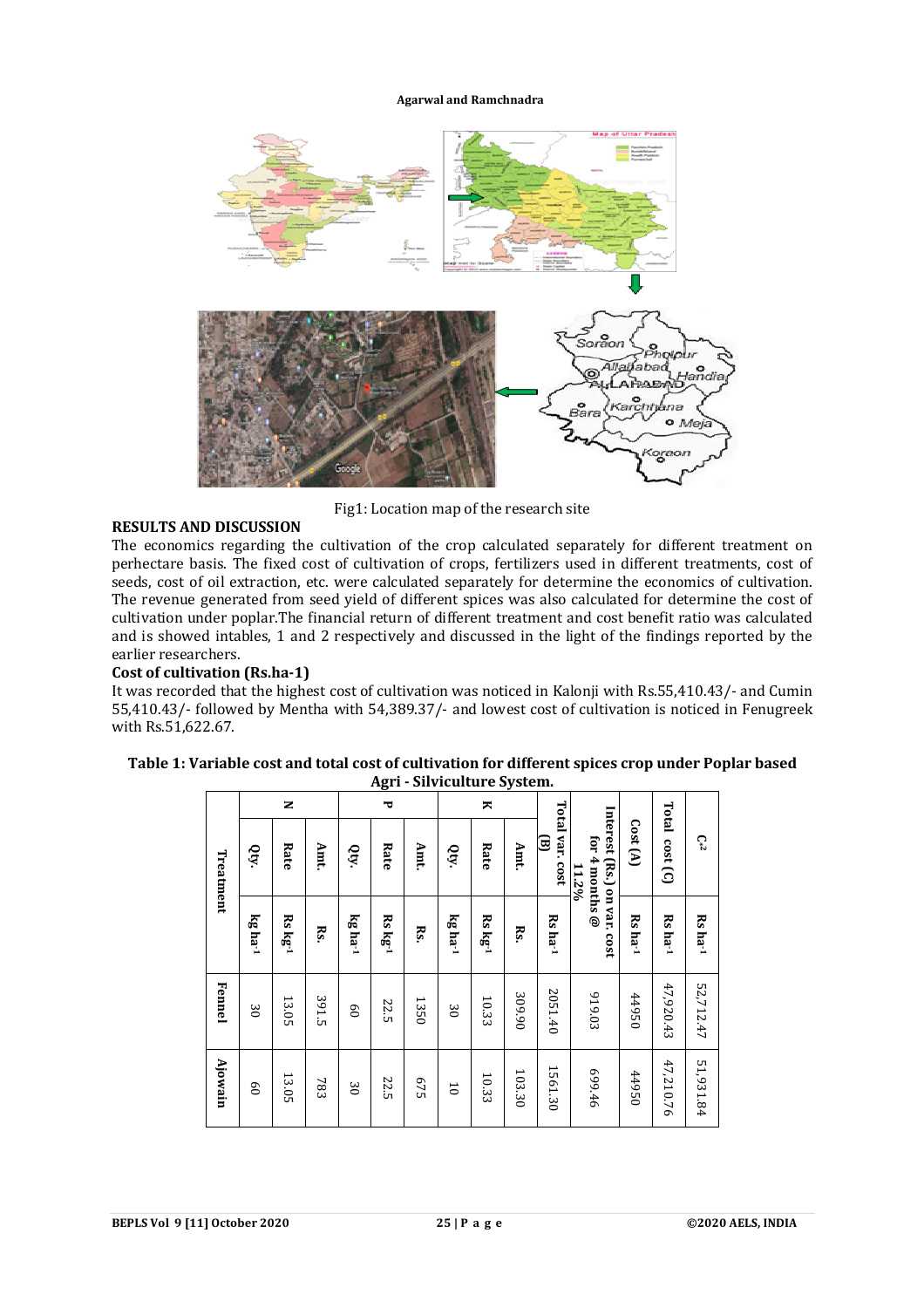|                                                                                                                                                                                                                                                                                                                                                                                                                                                                                                                                                                                                                                                              | Coriander | 35        | 13.05        | 456.7 | Sβ              | 22.5             | 787.50 | Sβ                            | 10.33 | 361.55 | 1605.80             | 719.40              | 44950 | 47,275.20           | 52,002.72 |                 |
|--------------------------------------------------------------------------------------------------------------------------------------------------------------------------------------------------------------------------------------------------------------------------------------------------------------------------------------------------------------------------------------------------------------------------------------------------------------------------------------------------------------------------------------------------------------------------------------------------------------------------------------------------------------|-----------|-----------|--------------|-------|-----------------|------------------|--------|-------------------------------|-------|--------|---------------------|---------------------|-------|---------------------|-----------|-----------------|
|                                                                                                                                                                                                                                                                                                                                                                                                                                                                                                                                                                                                                                                              | Fenugreek | $\approx$ | 13.05        | 391.5 | 55              | 22.5             | 562.50 | $40\,$                        | 10.33 | 413.20 | 1367.20             | 612.50              | 44950 | 46,929.70           | 51,622.67 |                 |
|                                                                                                                                                                                                                                                                                                                                                                                                                                                                                                                                                                                                                                                              | Mentha    | 120       | 13.05        | 1566  | $^{05}$         | 22.5             | 1125   | $^{40}$                       | 10.33 | 413.20 | 3104.20             | 1390.68             | 44950 | 49,444.88           | 54,389.37 |                 |
|                                                                                                                                                                                                                                                                                                                                                                                                                                                                                                                                                                                                                                                              | Kalonji   | 75        | 13.05        | 1826  | 100             | 22.5             | 2250   | $_{05}$                       | 10.33 | 516.50 | 3745.25             | 1677.87             | 44950 | 50,373.12           | 55,410.43 |                 |
|                                                                                                                                                                                                                                                                                                                                                                                                                                                                                                                                                                                                                                                              | Chilli    | 100       | 13.05        | 1305  | $\overline{50}$ | 22.5             | 1125   | $_{05}$                       | 10.33 | 516.50 | 2946.50             | 1320.03             | 44950 | 49,216.53           | 54,138.18 |                 |
|                                                                                                                                                                                                                                                                                                                                                                                                                                                                                                                                                                                                                                                              | Cumin     | 75        | 13.05        | 978.7 | 100             | 22.5             | 2250   | $_{05}$                       | 10.33 | 516.50 | 3745.25             | 1677.87             | 44950 | 50,373.12           | 55,410.43 |                 |
| Cost benefit ratio of different spices crops (Pooled-Poplar based Agri-silviculture system)<br>Data presented in Table2 on the economic analysis of different spices under Poplar based agri-silvicultu<br>system; it was observed that both net returns and cost benefit ratio were higher with Chilli during bo                                                                                                                                                                                                                                                                                                                                            |           |           |              |       |                 |                  |        |                               |       |        |                     |                     |       |                     |           |                 |
| years. The higher net returns and benefit cost ratio realized were due to higher returns viz., differe<br>spices with the crop combination. The lowest net returns and benefit cost ratio was found with Cum<br>Among all other crop combinations maximum net returns of Rs. 2,31,601.82/-ha-1 in both years w<br>observed in Chilli. The same crop combination also gave the maximum Cost benefit ratio of 4.28 poole<br>Therefore, the benefit from rupee per unit invested was maximum and hence economically feasible.<br>Table 2: Economics of different treatments and benefit cost ratio of (Pooled-Poplar based Agri                                 |           |           |              |       |                 |                  |        |                               |       |        |                     |                     |       |                     |           |                 |
|                                                                                                                                                                                                                                                                                                                                                                                                                                                                                                                                                                                                                                                              |           |           |              |       |                 | <b>Selling</b>   |        | silviculture system).<br>Cost |       | of     |                     |                     |       |                     |           | Cost            |
| <b>Treatment</b>                                                                                                                                                                                                                                                                                                                                                                                                                                                                                                                                                                                                                                             |           |           | Yield        |       | Rate            |                  |        | cultivation                   |       |        |                     | <b>Gross return</b> |       | Net return          |           | <b>Benefit</b>  |
| Fennel                                                                                                                                                                                                                                                                                                                                                                                                                                                                                                                                                                                                                                                       |           |           | q/ha<br>7.55 |       |                 | Rs./ q<br>19,000 |        | Rs./ha<br>52,712.47           |       |        | Rs. /ha<br>1,43,450 |                     |       | Rs./ha<br>90,737.53 |           | ratio<br>1:1.72 |
| Ajowain                                                                                                                                                                                                                                                                                                                                                                                                                                                                                                                                                                                                                                                      |           |           | 6.77         |       |                 | 20,000           |        | 51,931.84                     |       |        | 1,35,400            |                     |       | 83,468.16           |           | 1:1.61          |
| Coriander                                                                                                                                                                                                                                                                                                                                                                                                                                                                                                                                                                                                                                                    |           |           | 5.95         |       |                 | 13,000           |        | 52,002.72                     |       |        | 77,350              |                     |       | 25,347.28           |           | 1:0.49          |
| Fenugreek                                                                                                                                                                                                                                                                                                                                                                                                                                                                                                                                                                                                                                                    |           |           | 8.56         |       |                 | 20,000           |        | 51,622.67                     |       |        | 1,71,200            |                     |       | 1,19,577.33         |           | 1:2.32          |
| Mentha                                                                                                                                                                                                                                                                                                                                                                                                                                                                                                                                                                                                                                                       |           |           | 58.93        |       | 2,000           |                  |        | 54,389.37                     |       |        | 1,17,860            |                     |       | 63,470.63           |           | 1:1.17          |
| Kalonji                                                                                                                                                                                                                                                                                                                                                                                                                                                                                                                                                                                                                                                      |           |           | 3.16         |       |                 | 23,500           |        | 55,410.43                     |       |        | 72,680              |                     |       | 17,269.57           |           | 1:0.34          |
| Chilli                                                                                                                                                                                                                                                                                                                                                                                                                                                                                                                                                                                                                                                       |           |           | 40.82        |       | 7,000           |                  |        | 54,138.18                     |       |        | 2,85,740            |                     |       | 2,31,601.82         |           | 1:4.28          |
| Cumin<br><b>DISCUSSION</b><br>The purpose of present study is to analyse result of the spices in agri-silviculture systems, most wi<br>roots deep in the past, in order to try and find the economic considerations that have produced farmers<br>implement them. This is advocated by analysing the limited number of conditions covered under t<br>above studies. Nevertheless, the information outlined above, the main basics of which are summarized<br>above tables does suggest some of the main economic factors which encourage farmers to add<br>tree/crop/livestock management as a major component of their overall farming system. In most of t |           |           | 2.26         |       |                 | 25,000           |        | 55,410.43                     |       |        | 56,500              |                     |       | 1,089.57            |           | 1:0.02          |

# **Cost benefit ratio of different spices crops (Pooled- Poplar based Agri-silviculture system)**

| <b>Treatment</b> | Yield | <b>Selling</b><br>Rate | Cost<br><sub>of</sub><br>cultivation | <b>Gross return</b> | Net return  | Cost<br><b>Benefit</b> |  |
|------------------|-------|------------------------|--------------------------------------|---------------------|-------------|------------------------|--|
|                  | q/ha  | Rs./ q                 | Rs./ha                               | Rs./ha              | Rs./ha      | ratio                  |  |
| Fennel           | 7.55  | 19,000                 | 52,712.47                            | 1,43,450            | 90,737.53   | 1:1.72                 |  |
| Ajowain          | 6.77  | 20.000                 | 51.931.84                            | 1,35,400            | 83.468.16   | 1:1.61                 |  |
| Coriander        | 5.95  | 13.000                 | 52.002.72                            | 77.350              | 25.347.28   | 1:0.49                 |  |
| Fenugreek        | 8.56  | 20.000                 | 51,622.67                            | 1,71,200            | 1,19,577.33 | 1:2.32                 |  |
| Mentha           | 58.93 | 2,000                  | 54,389.37                            | 1,17,860            | 63,470.63   | 1:1.17                 |  |
| Kalonji          | 3.16  | 23,500                 | 55,410.43                            | 72,680              | 17,269.57   | 1:0.34                 |  |
| <b>Chilli</b>    | 40.82 | 7.000                  | 54.138.18                            | 2,85,740            | 2,31,601.82 | 1:4.28                 |  |
| Cumin            | 2.26  | 25.000                 | 55.410.43                            | 56.500              | 1.089.57    | 1:0.02                 |  |

| Table 2: Economics of different treatments and benefit cost ratio of (Pooled-Poplar based Agri- |
|-------------------------------------------------------------------------------------------------|
| silviculture system).                                                                           |

# **DISCUSSION**